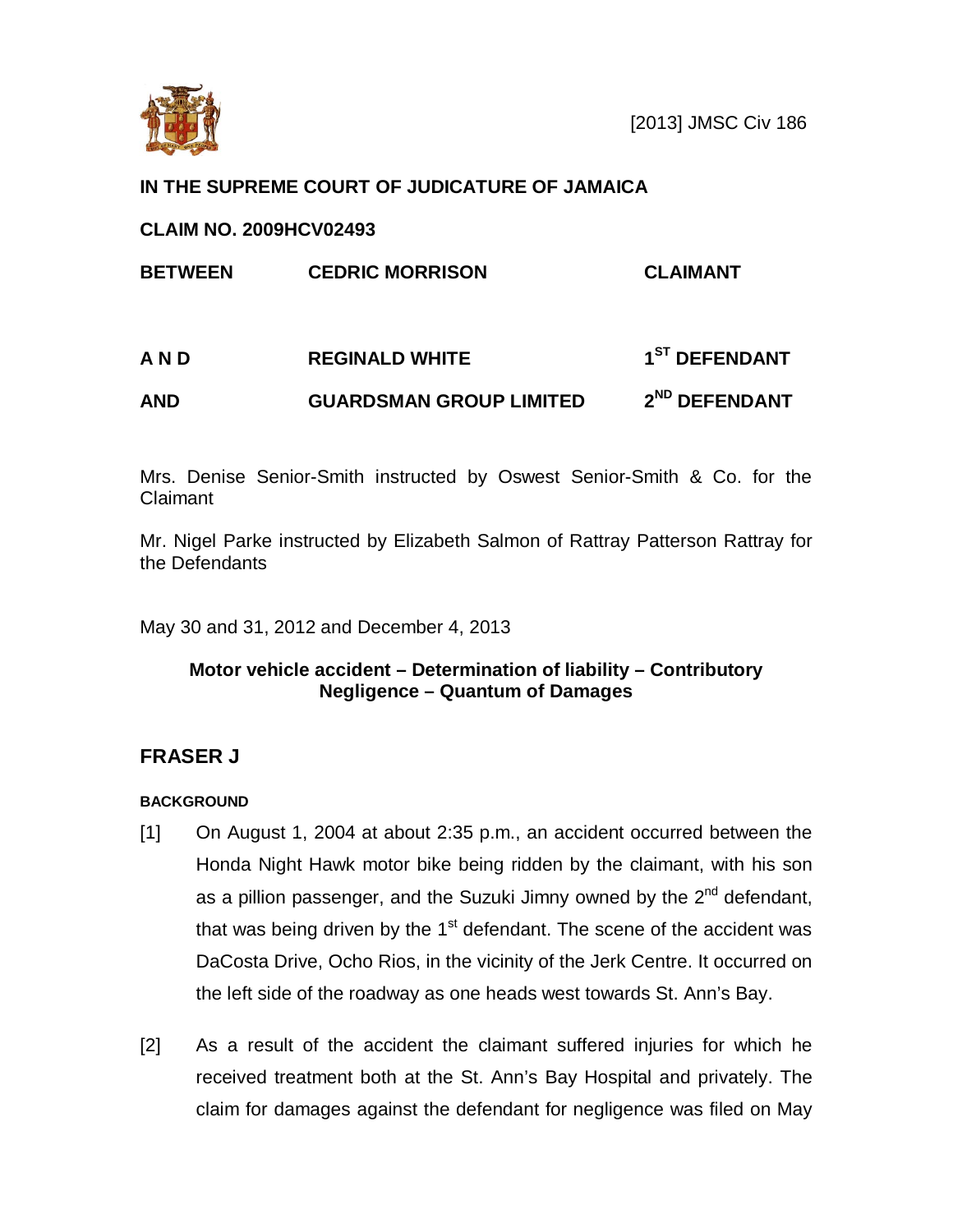12, 2009. The acknowledgement of service filed on behalf of the  $2<sup>nd</sup>$ defendant indicates that the claim form and particulars of claim were received on May 20, 2009. The affidavit of service of Nevon Miller filed October 2, 2009 states that the first defendant was personally served with the claim form and particulars of claim on August 28, 2009. However the acknowledgment of service filed on behalf of the 1<sup>st</sup> defendant indicates that the claim form and particulars of claim were received by him on September 11, 2009.

[3] In the Defence of the 1<sup>st</sup> and 2<sup>nd</sup> defendants they allege that the accident was caused or contributed to by the negligence of the claimant.

#### **THE CLAIMANT AND HIS WITNESS' VERSION OF EVENTS**

- [4] The claimant stated in his witness statement, which stood as his evidence in chief, that he and his son were travelling west on a motorbike along DaCosta Drive, Ocho Rios, St. Ann. On reaching the vicinity of the Ocho Rios Jerk Centre, the  $1<sup>st</sup>$  defendant negligently disobeyed the road sign prohibiting U-turns and made an abrupt U-turn in the Suzuki Jimny he was driving, causing it to hit the claimant and his son from the claimant's motorbike.
- [5] In cross-examination the claimant indicated that before he got onto DaCosta drive he had been travelling on Milford road, which is the road that would lead to Fern Gully. When he got onto DaCosta drive, after passing the traffic light on DaCosta drive, he was in the right of the two lanes for traffic proceeding west. He was travelling about 20 – 25 mph. The traffic was not busy and there was no vehicle in front of him.
- [6] He was travelling nearer to the white line in the right lane the white line he explained that is nearer to the island; but he had not yet passed the island. He indicated that while he was travelling in the right lane he realised a vehicle swung from the left side, down on him on the island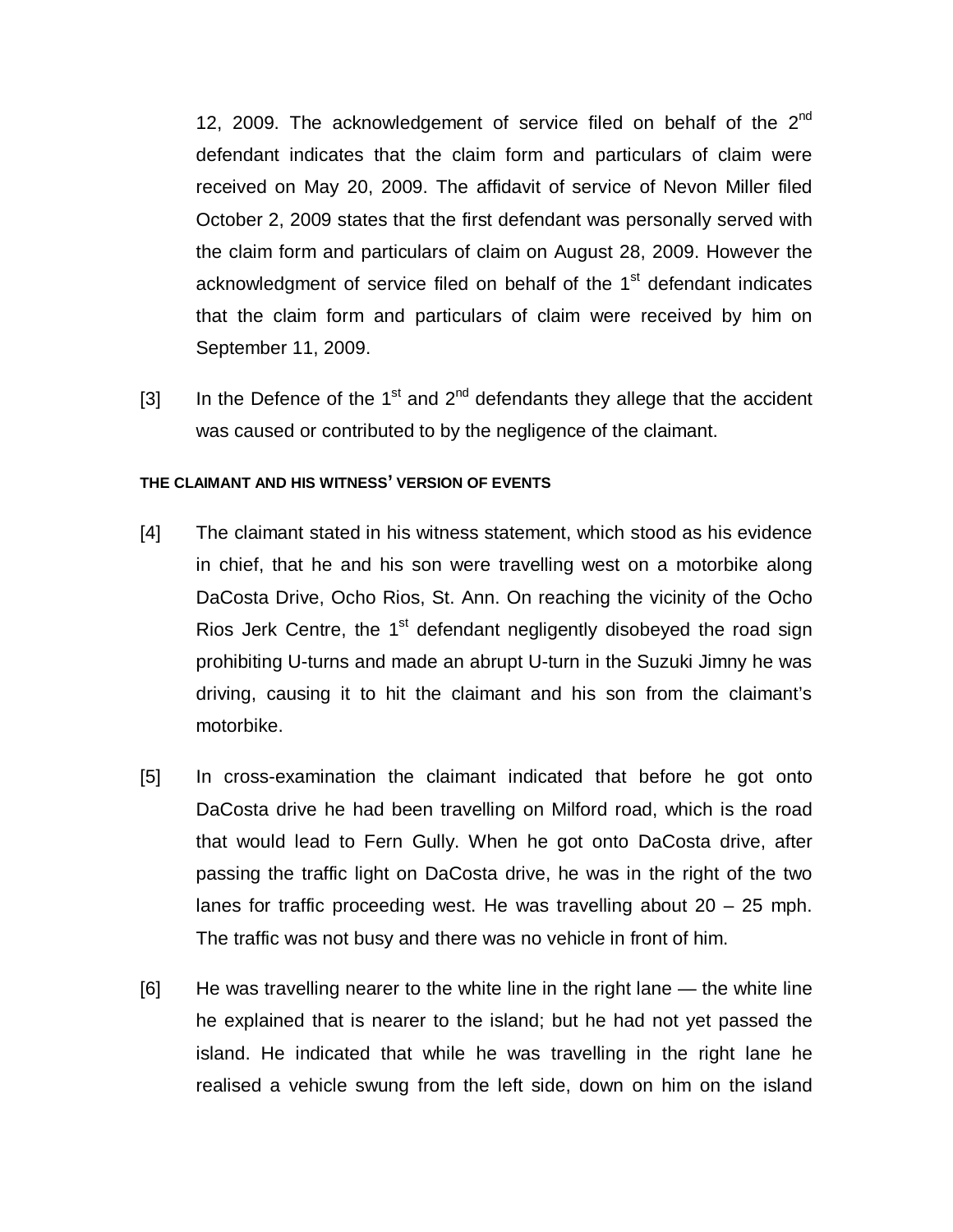side. At the time of the collision, he estimated he was traveling between 15-20 mph. The collision occurred on the right side of the car, somewhere along the front of the wheel or the bumper. His motorbike got damaged in the accident and he and the motorbike fell on the left side. He indicated that from the point of the collision the bike slid a distance that he pointed out and which was estimated at about 15 feet.

- [7] He acknowledged knowing that a "No U-turn" sign is on the island on DaCosta drive. He denied that he was travelling faster than 20 mph and that the accident occurred as he was overtaking the Suzuki Jimny. He however also stated that he never saw the motor vehicle at any time before the collision. It was only when he felt the impact. He also said he never heard any brakes squealing.
- [8] He admitted that the bike was not registered nor insured and that he was not wearing a helmet. He however was wearing riding glasses. He stated that he knew it was against the law to operate the motorbike without it being registered or insured, but he still rode it.
- [9] Oliver Morrison the claimant's son also gave a witness statement that was allowed to stand as his evidence in chief. In that statement he indicated that on or around 2:35 pm he and his father were travelling westerly on his father's motorbike towards St. Ann's Bay. He stated that they were not in a hurry and his father was travelling at a normal pace. When they were in the vicinity of the Ocho Rios Jerk Centre, he noticed a white Suzuki Vitara<sup>[1](#page-2-0)</sup> attempting to make an abrupt U-turn along DaCosta drive. He said he realized the vehicle was attempting a U-turn when he noticed how close the vehicle was to them and he exclaimed to his father, "Yuh see that". He continued:

 $\overline{a}$ 

<span id="page-2-0"></span> $1$  Mr. Oliver Morrison made this error as to the make of the defendants' vehicle in certain paragraphs of his statement i.e. stating it was a Suzuki Vitara rather than a Suzuki Jimny. However the first time he referred to the defendants' vehicle he called it a Suzuki 'Jimmy'. The references to 'Vitara' are clear errors. In any event there is no dispute as to the two vehicles involved in the collision.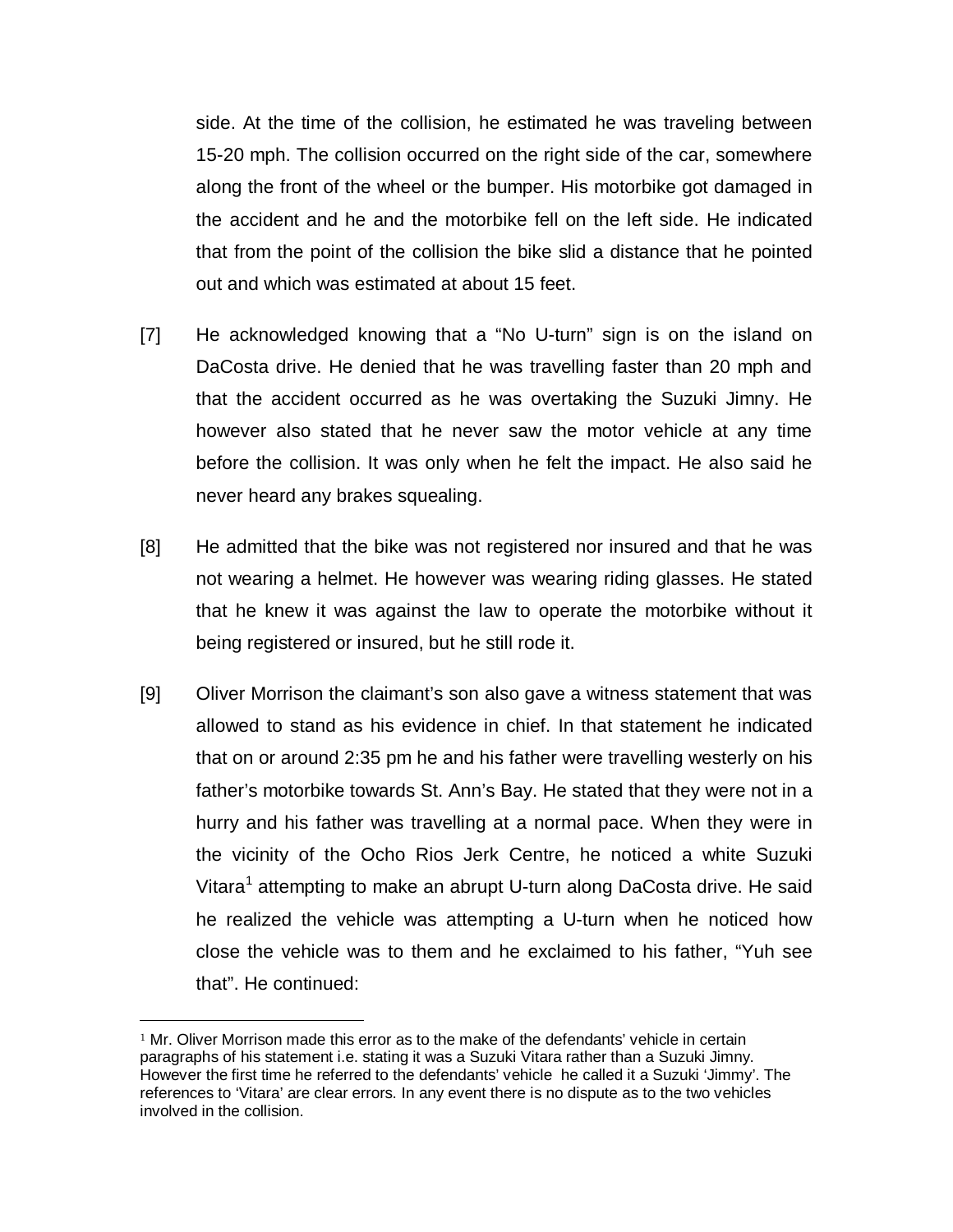[B]efore I could say anything else the Suzuki Vitara [sic] had hit the motor bike on which I was travelling with my father. I was able to see vehicle [sic] before it actually hit the motor bike, but only for a few seconds. As a result, I anticipated the impact and I released my hands and my feet from the motor bike and from my father's waist. When I had done this I was released from the motor bike and flew over my father's head, landing about two feet away.

While suspended I was able to see the motor bike skidding away from me, with my father on it.

- [10] In cross-examination he stated that they had been coming from the road that leads to Fern Gully. When they came around the corner the road was empty so they switched lanes to the right lane. The bike was travelling about 15 mph. When he first saw the white Suzuki it was in the far left lane 5 - 6 feet from him and it was coming up beside them. It was coming down straight positioning to turn to go on the next side. They were in front of it by about a yard or so. The bike was in the right lane but more to the white line that separates the right lane from the left lane going in the same direction.
- [11] The Suzuki then turned to the right causing the wheel and the light of the bike to hit into the right side of the Suzuki above the front wheel. About a second or so had passed between when he first saw the Suzuki and when the bike got hit. The bike flipped back facing the jerk centre. The Suzuki went back to the left after the impact. When the collision took place the bike had not yet passed the concrete island. After the collision he went up about 5 feet into the air flew over his father and landed about 2 feet away from where the collision occurred. When he was in the air he could see his father stuck on the bike and the bike skidded an estimated distance of about 4 feet and then stopped. The bike came to rest with part of it in the left lane and part of it in the right lane. The bike was an estimated 18 feet away when he landed.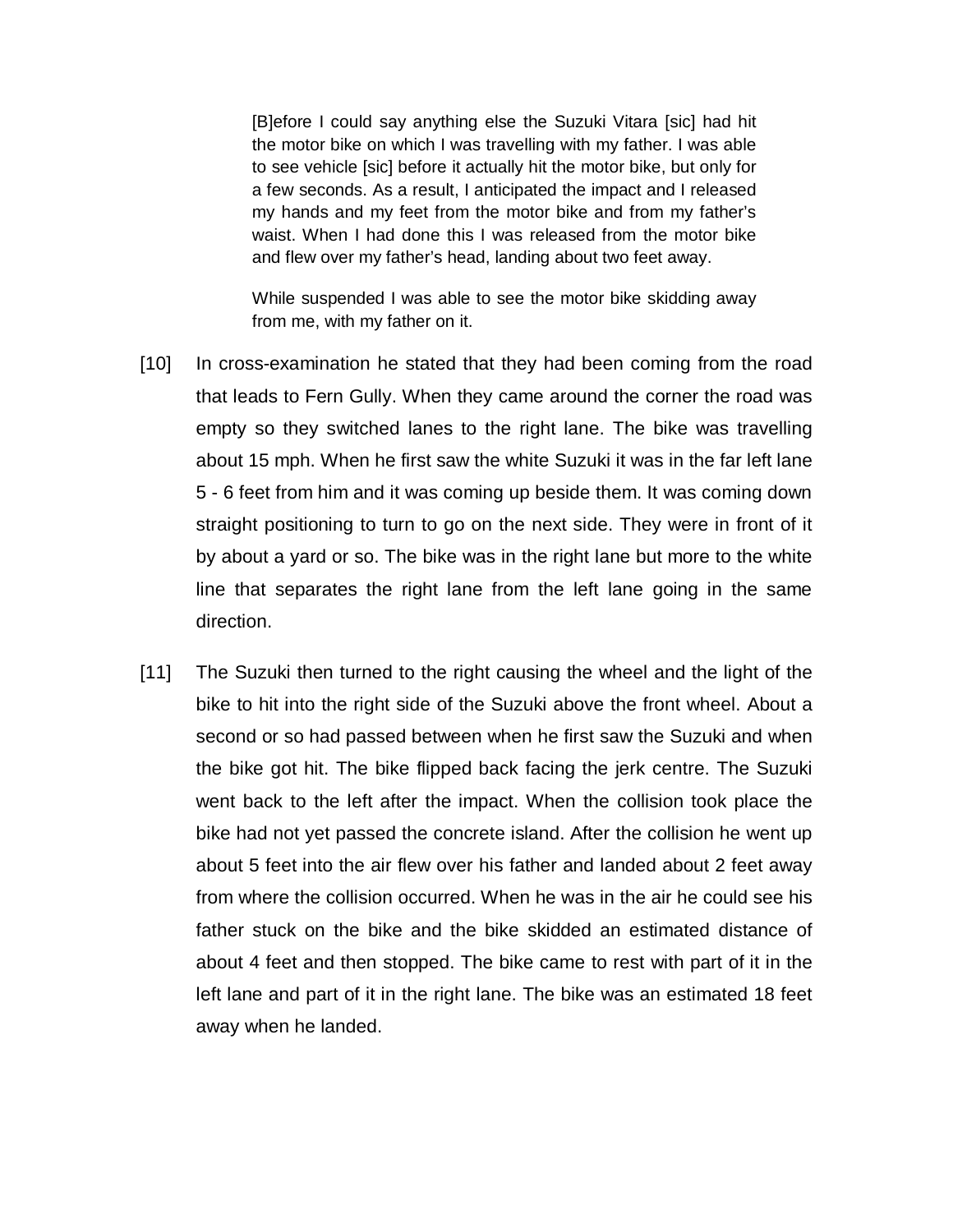$[12]$  He denied the motor bike was going more than 15 – 20 mph and that his father was trying to overtake the Suzuki. He maintained that the Suzuki made an abrupt U-turn and that the  $1<sup>st</sup>$  defendant gave no signal.

#### **THE DEFENDANT'S VERSION OF EVENTS**

- [13] In his witness statement which stood as his evidence in chief the  $1<sup>st</sup>$ defendant stated that he was assigned to Guardsman Alarms as an armed response patroller. On August 1, 2004 at about 2:24p.m. he received a dispatch from his duty officer to attend at New China Haberdashery in St. Ann's Bay. He left the Guardsman Alarms base at 158 Main Street Ocho Rios driving a right hand drive Suzuki Jimny registered to the  $2^{nd}$ defendant. Mr. Reginald Burke, also contracted to Guardsman, was travelling with him as a front seat passenger.
- [14] The 1<sup>st</sup> defendant then stated in paragraph 4 of his witness statement:

I was traveling along DaCosta Drive heading towards St. Ann's Bay. Upon reaching the vicinity of the Ocho Rios Jerk Centre and while in the right lane which was beside the island which divided the road in two, suddenly and without warning, I heard a loud sound and felt an impact to the right front wheel which caused the vehicle to lose control and veer to the left of the road on the same side as the jerk centre.

- [15] He further indicated that his vehicle came to a stop by the curb in front of the Ocho Rios Jerk Centre. His vehicle sustained damage to the right fender, control arm and the front bumper which was partially torn off and hanging on the ground. In paragraph 7 of his witness statement he said, *"Based on how the accident happened, I am of the view that the bike man was trying to overtake me when the collision occurred."*
- [16] His witness statement was amplified and he testified that the collision took place at the end of the median which is the partition in the middle of the road. He also explained that after the impact his vehicle was disabled and went across the road and stopped.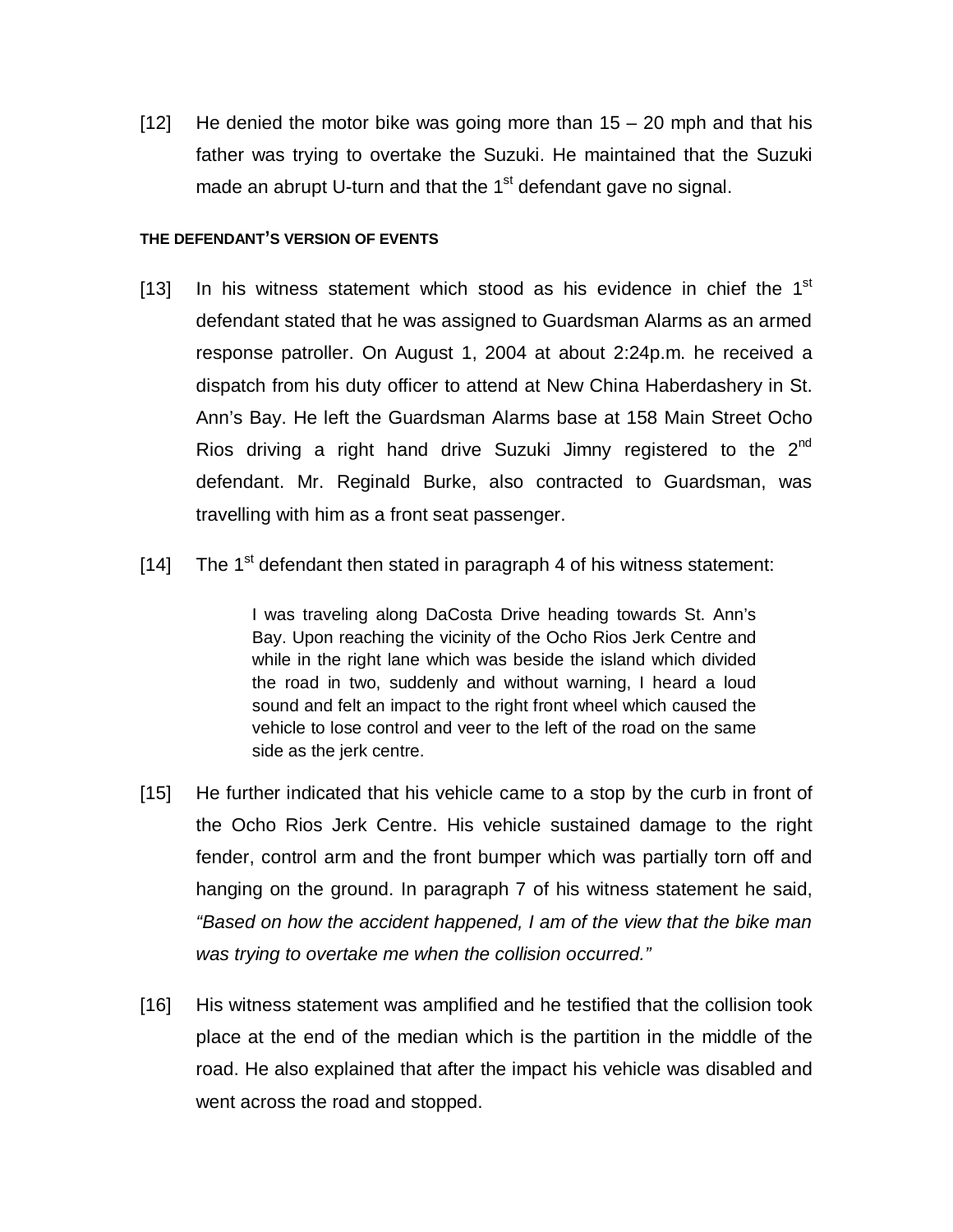- [17] When he was cross-examined he stated that he never saw the claimant before reaching the stoplight at DaCosta drive nor did he see him before he reached DaCosta drive. Further he stated that he didn't hear the bike coming before the collision.
- [18] He testified that before and after the stoplight at the intersection of DaCosta drive and Milford road he was in the right lane. He was travelling at approximately 50kph.
- [19] Where the accident occurred he stated the width of the road was standard size and he was travelling in the extreme right of the right lane, closer to the median than the line to the left. He estimated he was 3 feet or less from the median. He said that after one passes the median the lanes start to close into one lane on the way to St. Ann's Bay.
- [20] He was aware that there are several signs including a "No U Turn" sign on the median but at the time of the accident he wasn't noticing if a "No U Turn" sign was there. The collision he stated took place after he had completed the median, but he didn't know where the motor cycle came from or what it was doing at the time of the collision. He knew it had not been beside him. However when he ended the median he felt the impact of the motor cycle to his right wheel and front bumper. Then his vehicle became disabled, veered to the left and the bike went straight on to the end of the "no zone"; the area with the lines in the road where persons are not to drive.
- [21] When he was challenged that in his Defence filed he said that the bike had turned to the right he responded by saying that, if there was any turning it was his vehicle that turned to the left after it was disabled. Also in relation to the fact that in the Defence it was further stated that the claimant was negligent because he was attempting to overtake or turn, he said that he was clear that the bike hit into his right wheel and fender and tore off his bumper, so that was his opinion.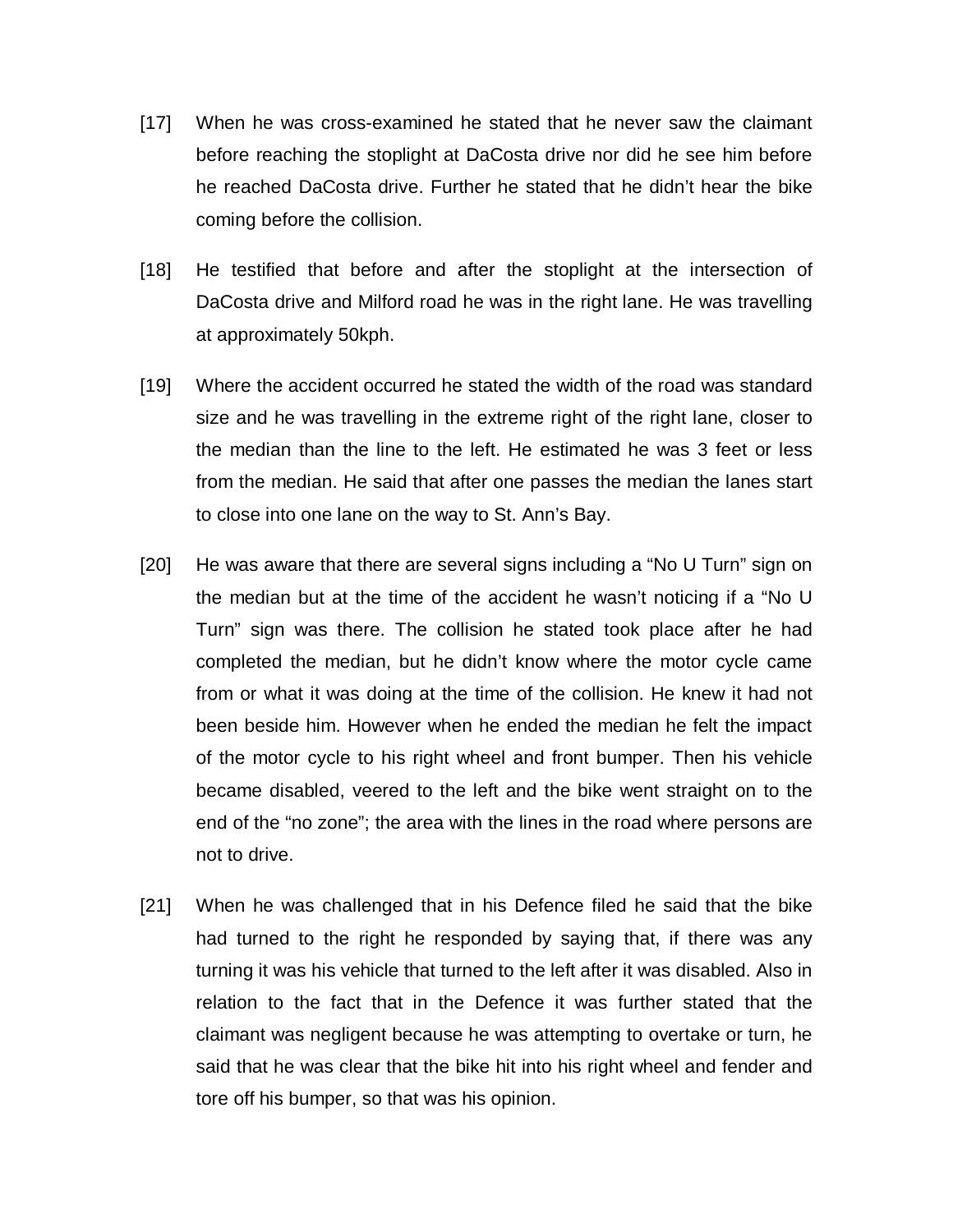[22] He denied that he was not driving in the right lane and that his vehicle would need to have been slanted, as he attempted a U-turn, for the impact to his vehicle to have been as occurred.

#### **SUBMISSIONS ON LIABILITY**

### *Counsel for the Claimant*

- [23] Counsel for the claimant in her submissions, which I summarise, noted that the  $1<sup>st</sup>$  defendant was unable to say how the accident occurred, but only proffered an unsubstantiated opinion in his Defence that the claimant was overtaking. Further that it was unlikely that the bike could have been travelling in the 3 feet space which the  $1<sup>st</sup>$  defendant said was between his vehicle and the median. Critically counsel maintained that there had to be a turning of the Jimny for there to be the impact to the right wheel and bumper of the Jimny that occurred.
- [24] She submitted the final resting place of the Jimny after the accident was consistent with the claimant travelling in the right lane closer to the white line that separates the right lane from the left lane. Then upon reaching near to the end of the median the Jimny which was travelling in the left lane made an abrupt right turn, attempting to make a U-turn, collided in the left side of the motor cycle and then veered to the left and collided in the curb wall of the Jerk Centre.

## *Counsel for the Defendant*

[25] Counsel for the defendants highlighted some discrepancies and an inconsistency in the claimant's case and indicated these should point to liability being vested in the claimant, rather than in his clients. In respect of the inconsistency he noted that the claimant in his witness statement spoke to the  $1<sup>st</sup>$  defendant making an abrupt U-turn, but that during crossexamination he twice asserted that he never saw the Suzuki vehicle either before him or beside him, but that he only knew about the collision.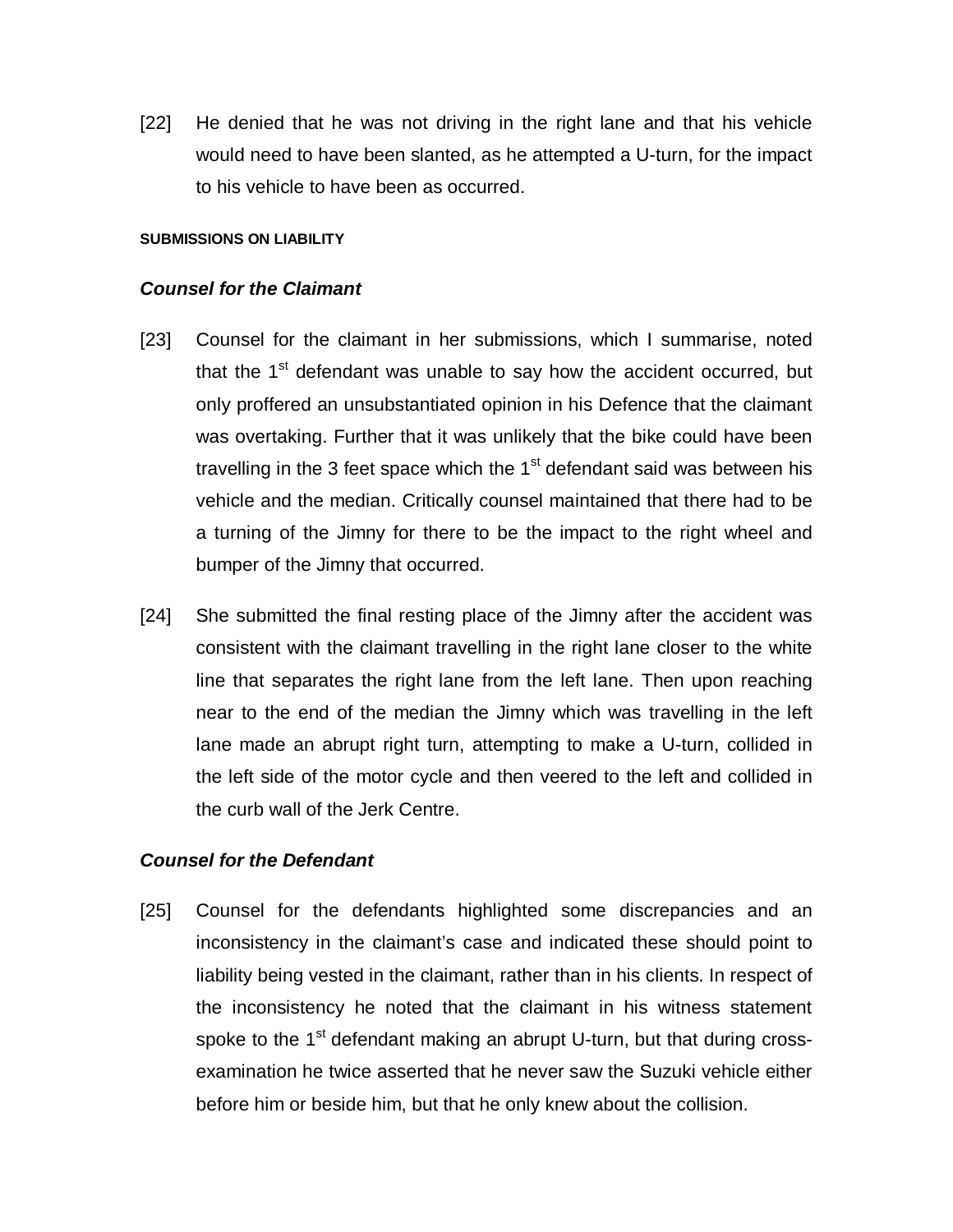- [26] He then focussed on discrepancies in his view intrinsic to the version of events given by the claimant. *Firstly* that the claimant said he was travelling at 20-25mph while his son estimated their speed to be 15mph. *Secondly* that the claimant said nothing was before or beside the bike while his son said he saw the defendant's vehicle which came up beside them 5 to 6 feet away. Counsel submitted that the son as pillion rider would be in the same position as the rider and though he as pillion would be able to look around, there is no reason the claimant should not have seen as well, if that was the way the incident occurred, as the motorbike was equipped with rear view mirrors.
- [27] Then *thirdly*, concerning the position of the motor bike at the time of the collision, counsel submitted that the claimant said the bike was closer to the island in the middle of the road while his son said it was closer to the white line separating the lanes going in same direction. *Finally* he pointed out that the claimant said after the collision the bike slid 15 feet while his son said it slid approximately 4 feet.
- [28] In relation to the inconsistency highlighted, it is interesting that counsel for the defendant made the argument that the claimant spoke of what he did not see in reference to the  $1<sup>st</sup>$  defendant making a U-turn. The  $1<sup>st</sup>$ defendant however did the same thing. In his Defence he spoke of the claimant attempting to overtake him. However in cross-examination he admitted that that was only his opinion based on the fact of the collision and where on his vehicle it occurred.

#### **ANALYSIS**

[29] It seems two things are immediately clear. *Firstly* neither the claimant nor the  $1<sup>st</sup>$  defendant was keeping a proper lookout or remaining appropriately aware of their surroundings, as neither saw nor heard the other before the collision.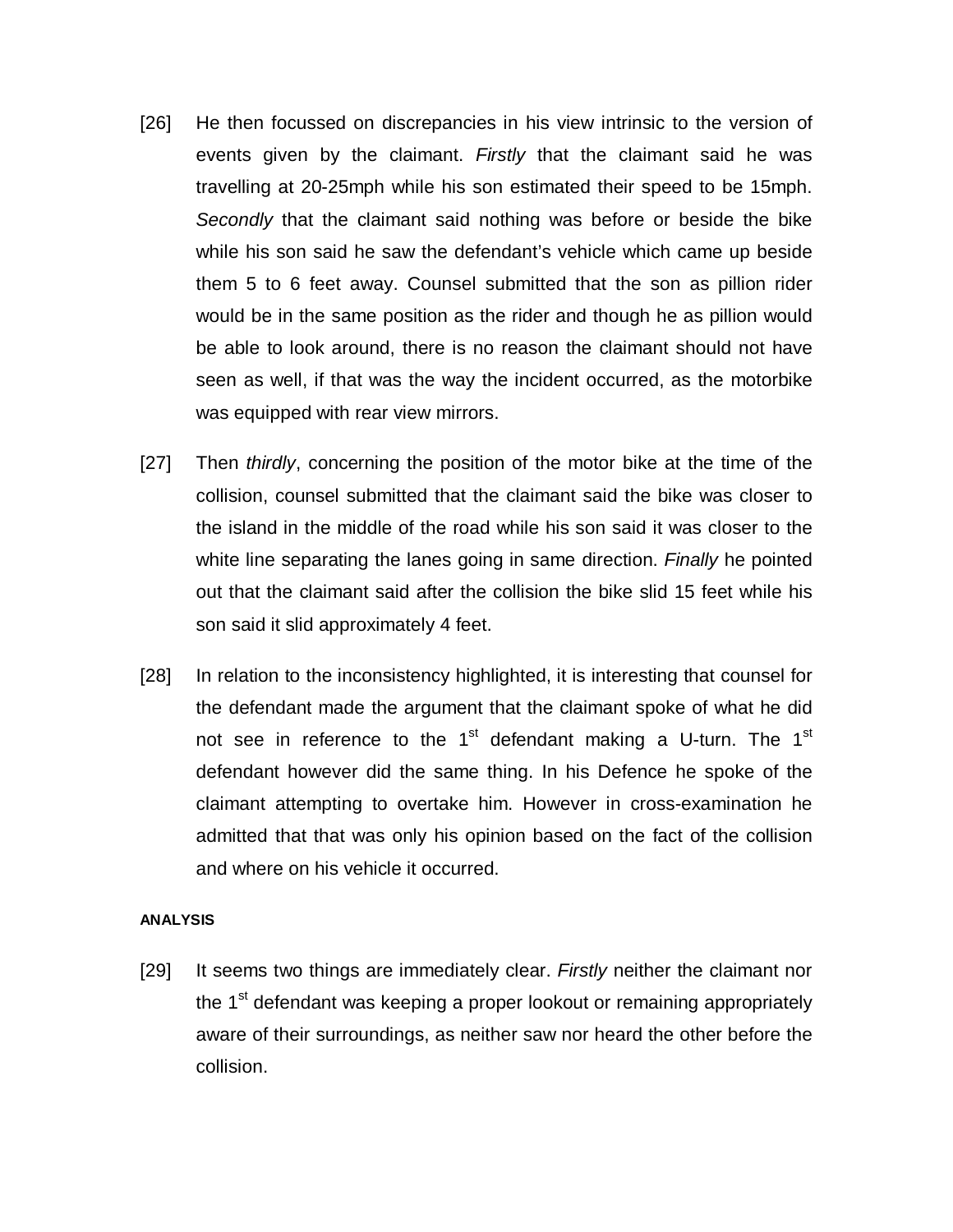- [30] *Secondly*, I agree with counsel for the claimant that for the accident to have occurred as it did, with the bike hitting into the right front wheel and bumper of the Jimny, the Jimny would have to have been at an angle to the oncoming bike at the point of impact. The Jimny could not therefore have been proceeding straight ahead at the time of the impact, unless the bike turned sharply left into it. On no account has it been suggested that the accident occurred in that latter fashion.
- [31] Before continuing I should point out that I do not find the discrepancies between the evidence of the claimant and his witness in relation to speed and distance to be material or significant. This is a case where the differences reflect varying individual perspectives and recollection, rather than proving to be an indication of a lack of forthrightness. Given the nature of this case, a 5 to 10 mph difference and a variation of 11 feet between witnesses, where these are both estimates in a dynamic situation, are by no reasonable measure significant.
- [32] There are three main areas of disagreement. On the critical question of where on the road the impact occurred, everyone is agreed that the collision took place in the right lane. Where in the right lane is however the subject of dispute. The son of the claimant indicates it was closer to the white line that separates the right and left lanes proceeding west, while the 1<sup>st</sup> defendant said he was travelling in the right lane about three feet from the median and that the impact took place just after the median was passed. On the defence case therefore the accident would have taken place close to the middle of the road which separates traffic going in opposite directions.
- [33] There is however some difference of opinion on the interpretation of the evidence of the claimant himself on that point. In cross-examination he said: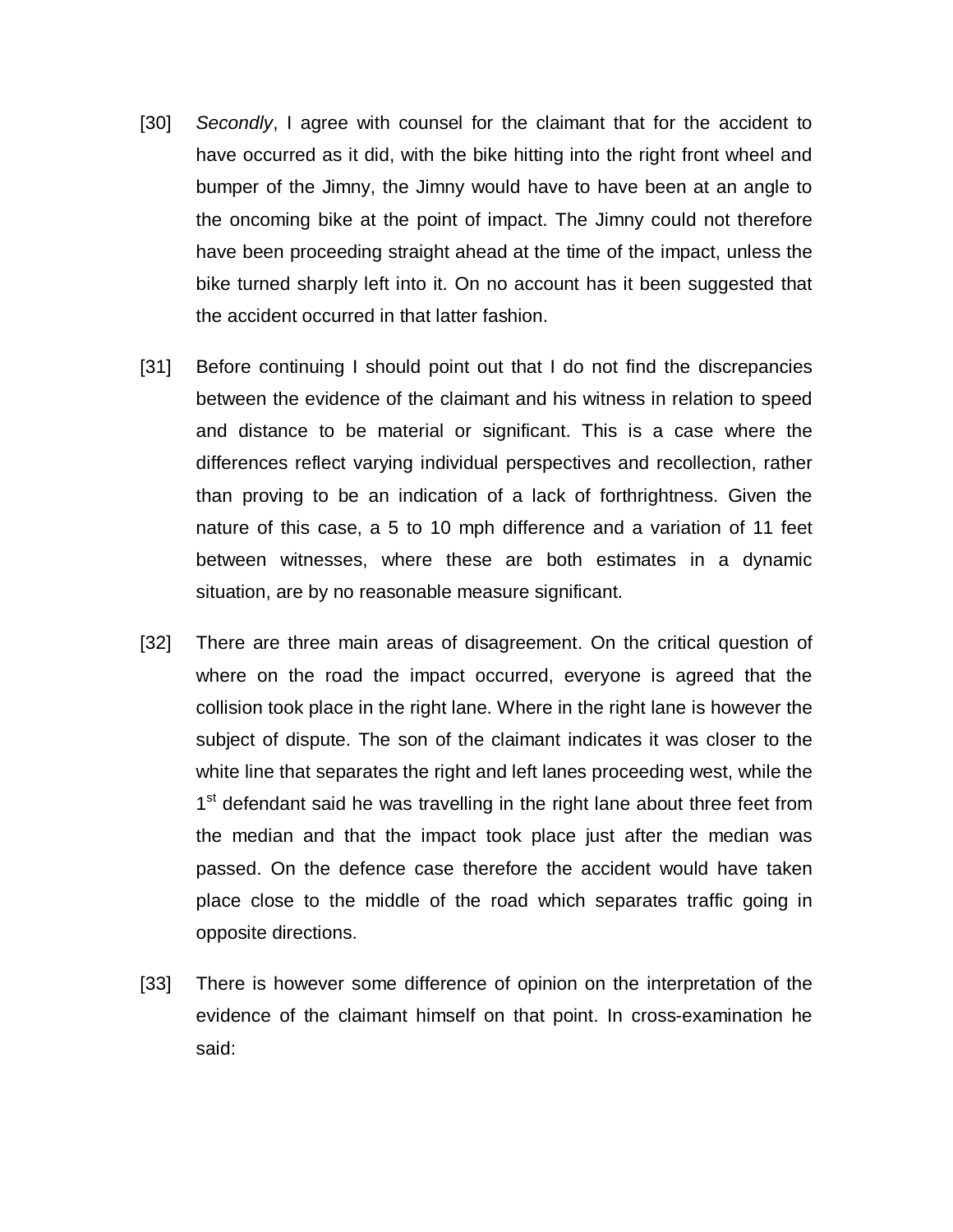As I was proceeding along DaCosta drive I was proceeding in the right lane and I get in collision with a vehicle I never see and never expect. I was nearer to the white line in the right lane. I hadn't passed the Island as yet. The white line I am referring to is the line that is nearer to the Island line.

To the court, as an attempt was made to clarify the point, he subsequently said this:

The white line closest to where the collision occurred is the white line close to the island which divide the road from people driving on the right and driving on the left.

- [34] Unfortunately the attempt at clarification did not go far enough. Counsel for the defendants and the court were left with the impression that the claimant was referring to a line next to the island (median) which separates west and east bound traffic, while counsel for the claimant maintained that the reference was to the white line that divided the left and right lanes proceeding west. An examination of the pictures marked exhibits H and I shows that heading west there is a white line to the curb on the left and a white line separating the left and right lanes but no white line immediately next to the island. However there is a white line in the middle of the road that separates lanes travelling west and east, which begins after the end of the island. Especially in light of the second disputed point I am about to move on to, there is thus no clear resolution.
- [35] The *second* significant disputed point is whether or not the accident took place before the end of the median or just after. On the claimant's case it was before and on the defence case it was just after. This contention is also related to the *third* disputed point. On the claimant's case the 1<sup>st</sup> defendant was making a U-Turn at the time of the accident. The  $1<sup>st</sup>$ defendant denies this. I however find that for the  $1<sup>st</sup>$  defendant to be attempting to make a "U-Turn" before the median island was passed, does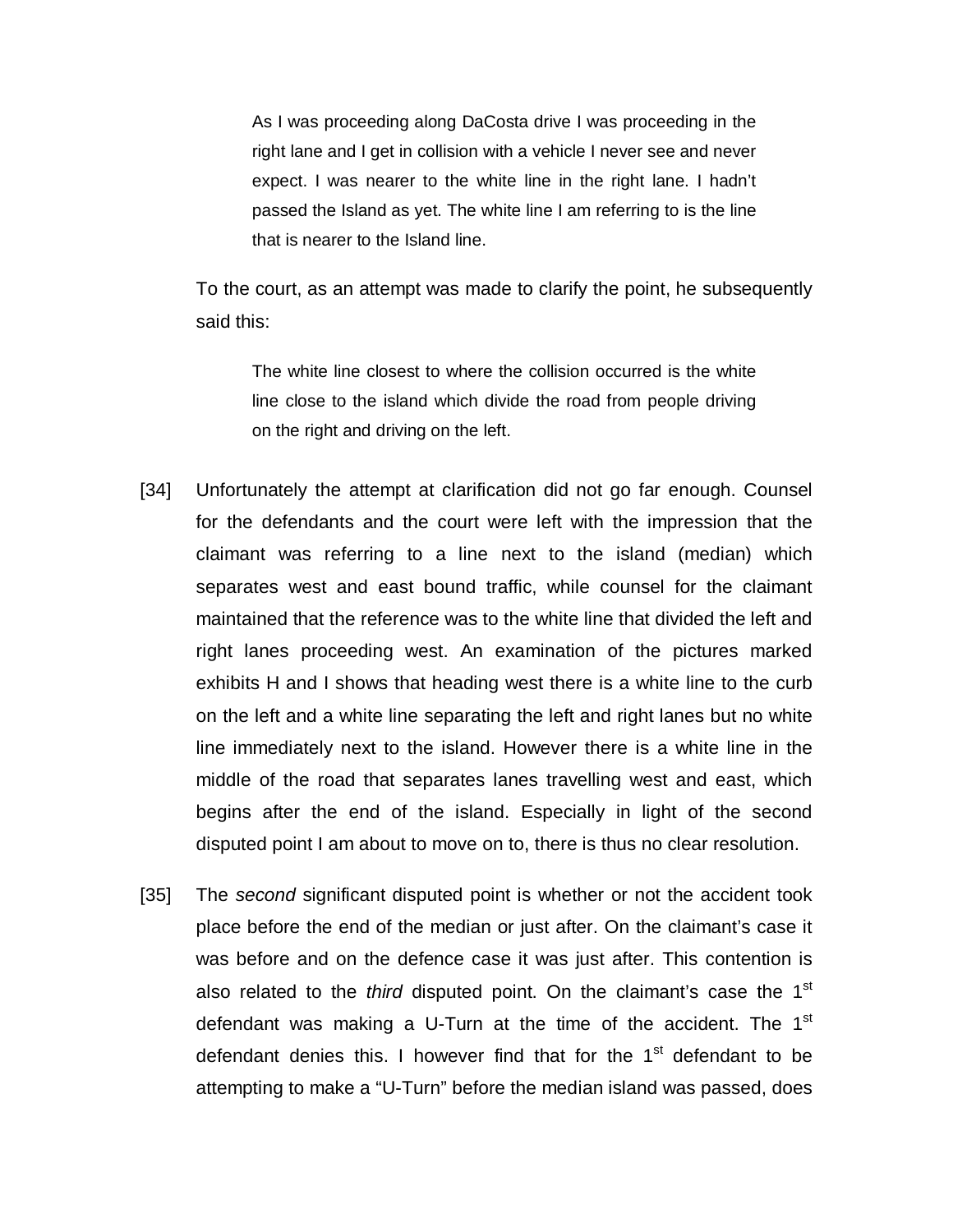not accord with common sense. While the court appreciates there would still be some forward motion even if a turn was being attempted, that would still likely mean that had the accident not occurred, the 1<sup>st</sup> defendant would have mounted the median.

- [36] I have already found that for the accident to have occurred as it did the Jimny would have to have been at an angle to the oncoming motorbike. I also accept the evidence of the  $1<sup>st</sup>$  defendant that he was responding to a call to go to a location in St. Ann's Bay. It therefore seems unlikely that he would have had any reason to be making a U-Turn that would take him in the opposite direction. What is clear however is that the Jimny was at an angle when it was struck by the motor bike and I accept the evidence of the son of the claimant that the Jimny was at first travelling in the left lane and then turned into the right lane. Whether it was an attempted U-turn or the  $1<sup>st</sup>$  defendant drifted into the right lane as the roadway swings to the right, (as is clearly evident in the photographic exhibits H and I), I find the Jimny came from left to right into the path of the motor bike.
- [37] There is some evidence that supports the  $1<sup>st</sup>$  defendant's contention that the collision took place at the end of the median and close to the middle of the road that separates traffic moving in opposite directions. The defendant indicated that after the collision the bike slid into the "no zone" in contradiction of the evidence of the claimant's son who said the bike came to rest partly in the left lane and partly in the right lane. The second photograph in exhibit C shows the bike standing up just outside the "no zone" with a debris field just outside and in the "no zone". It was however not ascertained in evidence that the photograph showed the region where the bike stopped after the accident as opposed to it having been moved there subsequently. Perhaps more compelling is the location where the Jimny came to rest directly perpendicular to the curb wall near to the Jerk Centre. Though there is no expert evidence on the point, it would seem that the accident taking place in the far right of the right lane would afford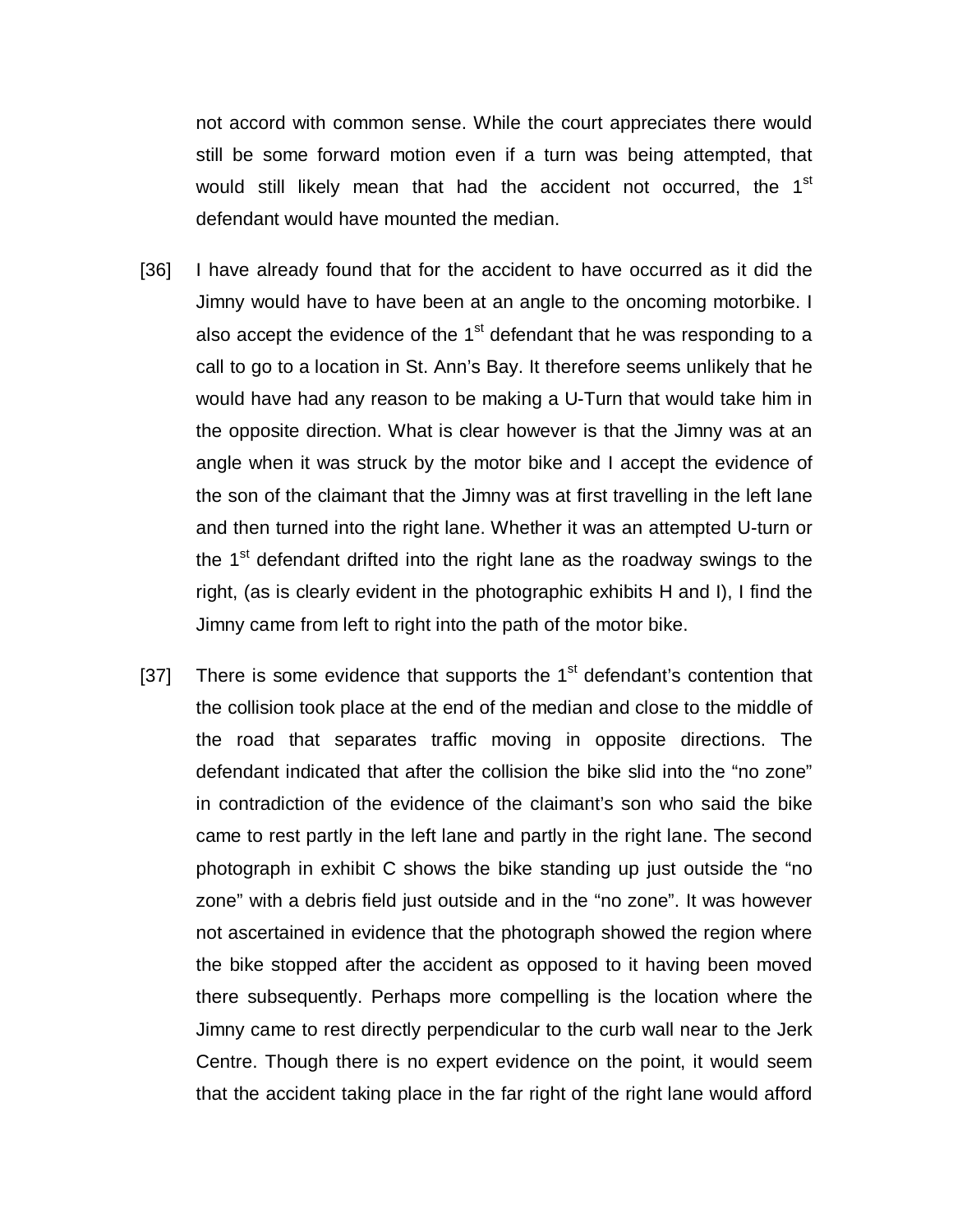the turning radius necessary for the Jimny to end up in that position which would be more difficult to envision if the collision had occurred closer to the white line between both lanes heading west.

- [38] There are thus a number of points of conjecture. I find however that despite the uncertainties that remain, the question of liability is answered by the initial two observations made in this analysis which I consider unassailable. Exactly where in the right lane the collision occurred or whether or not it was before or after the median was completed and where the bike came to rest, are not questions which I have to resolve to determine liability. Liability is determined based on the fact that both parties were negligent in failing to keep a proper lookout and by not maintaining a general awareness of their surroundings and the accident could only have occurred in the way it did, if the Jimny was turning into the pathway of the motorbike.
- [39] I accept that committing the statutory breaches of driving an unregistered and uninsured vehicle is not a defence to a claim of negligence. Therefore, having considered all the evidence, I apportion liability for the accident 70 percent to the defendants and 30 percent to the claimant. The  $2<sup>nd</sup>$  defendant would be liable by operation of the doctrine of vicarious liability the  $1<sup>st</sup>$  defendant being the servant or agent of the  $2<sup>nd</sup>$  defendant. I find the  $1<sup>st</sup>$  defendant bears more responsibility for the accident as he turned into the path of the claimant's bike having failed to keep a proper lookout. I find the claimant has contributed to the accident as failing to keep a proper lookout he was unable to take steps such as tooting his horn, swerving or applying his brakes to seek to prevent the accident occurring. The claimant did not suffer any head injuries so his failure to wear a helmet is of no moment in this matter.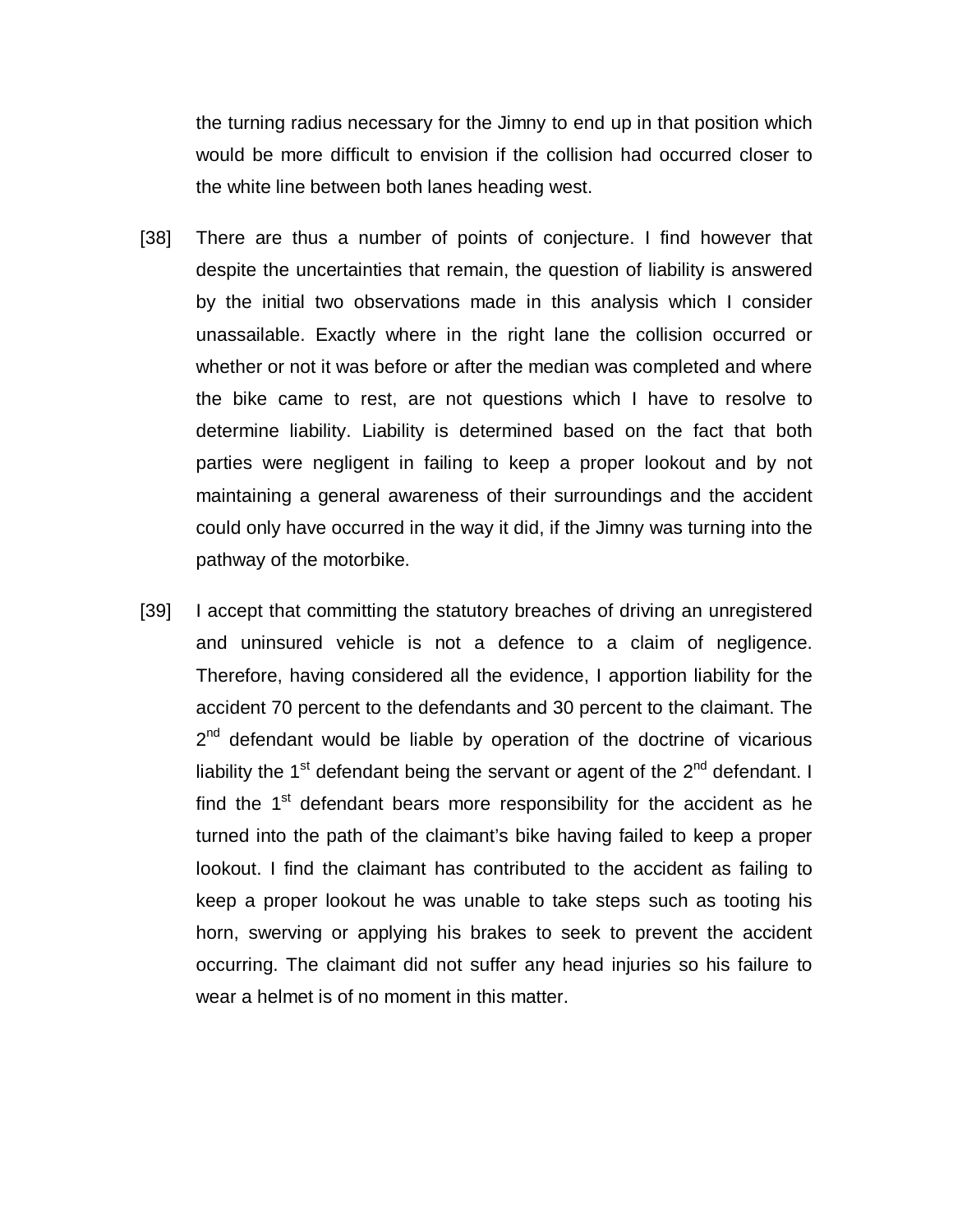#### SUBMISSIONS ON QUANTUM

- [40] The Particulars of Claim contain the following Particulars of Injuries:
	- (a) Tender swollen left wrist
	- (b) Lower chest wall tenderness
	- (c) Comminuted fracture of left distal radius
	- (d) Fracture of left metatarsals
	- (e) Fracture 8th left rib
- [41] These injuries were all noted by Dr. Barnes who saw the claimant in the day of the accident in his medical report dated November 25, 2005. Treatment consisted of manipulation under anaesthesia and analgesics. He was admitted on August 1 and discharged on August 8, 2004. On follow up his fractures had healed and he was referred for physiotherapy.
- [42] The report of Dr. Derrick McDowell dated July 7, 2010 referred to his examination of the claimant on November 19, 2009. It was noted that the claimant was right handed. He assessed the claimant as having:
	- (a) Malunited metatarsals of the left foot;
	- (b) Malunion of the left radius with positive ulna variance
- [43] In terms of impairment the claimant was assessed as having 4% upper extremity impairment equivalent to 2% whole person impairment in respect of the left wrist and 13% lower extremity impairment equivalent to 5% whole person impairment in respect of the left foot. The total whole person impairment was stated as 7%. Counsel for the defendants noted that Dr. McDowell's report did not mention a fractured rib suggesting either that Dr. Barnes had made a misdiagnosis or at the time of the X-rays the rib had healed resulting in its failure to show up.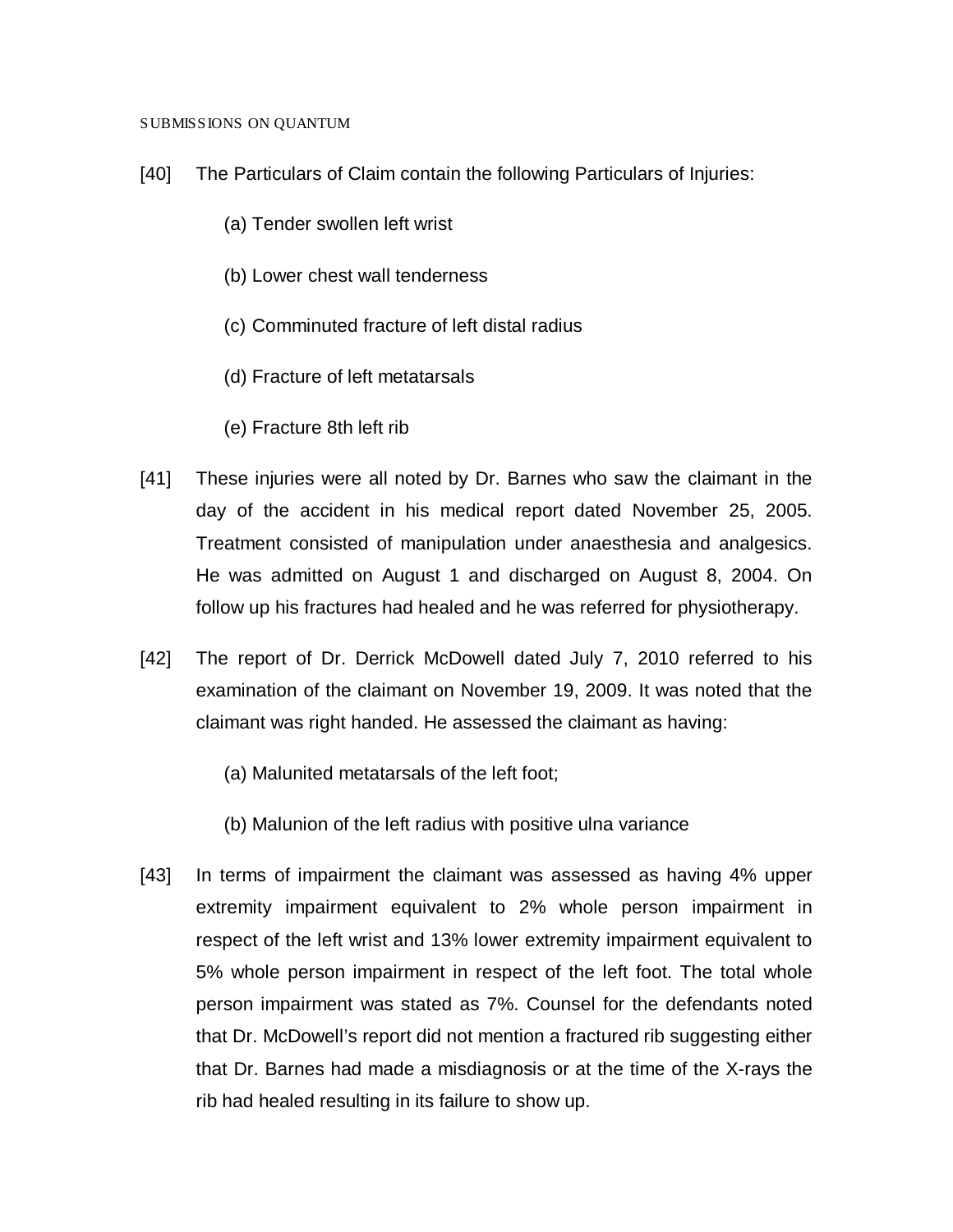### *Special Damages*

- [44] Receipts from the St. Ann's Bay Hospital totaling \$3,800, the cost of the medical report of Dr. McDowell in the sum of \$16,000, the cost of physiotherapy \$7,200 and \$1000 for the police report were agreed. The cost of medication in the sum of \$34,559.95 was however not agreed as the receipts are in the name of Frederick Morrison and no evidence was led to show a link to the claimant. Those costs were ultimately not pursued.
- [45] A claim was also made for loss of earnings for the period August 2004 November 2004 at a rate of \$3000.00 per day. This claim was based on the claimant's evidence that he was a higgler and would ride his bike to Spanish Town, Ewarton and Magotty to sell clothes for both men and women. He testified to obtaining his wares from Panama, which he himself would sometimes travel to, from Florida or from other higglers.
- [46] As submitted by counsel for the defendant the court accepts that the nature of business is such that there could also have been days when the claimant made less or more, or no sales at all. Though the claimant indicated he got receipts for the clothes he bought in Panama and also paid duty on them, as submitted by counsel for the defendant, he did not produce any receipt, plane ticket stub or even his passport to prove his travel.
- [47] This court is aware of the long line of authorities leading from *Walters v Mitchell* (1992) 29 JLR 173 and including my own judgments in *Shaquille Forbes (an infant who sues by his mother and next friend Kadina Lewis) v Ralston Baker, Andrew Bennett and the Attorney General of Jamaica* 2006HCV02938 (March 10, 2011) and *Omar Wilson v VGC Holdings Limited* 2010HCV04996 (November 21, 2011), which establish that special damages may, in appropriate cases, be proven without receipts or other documentation. Appropriate cases are those where the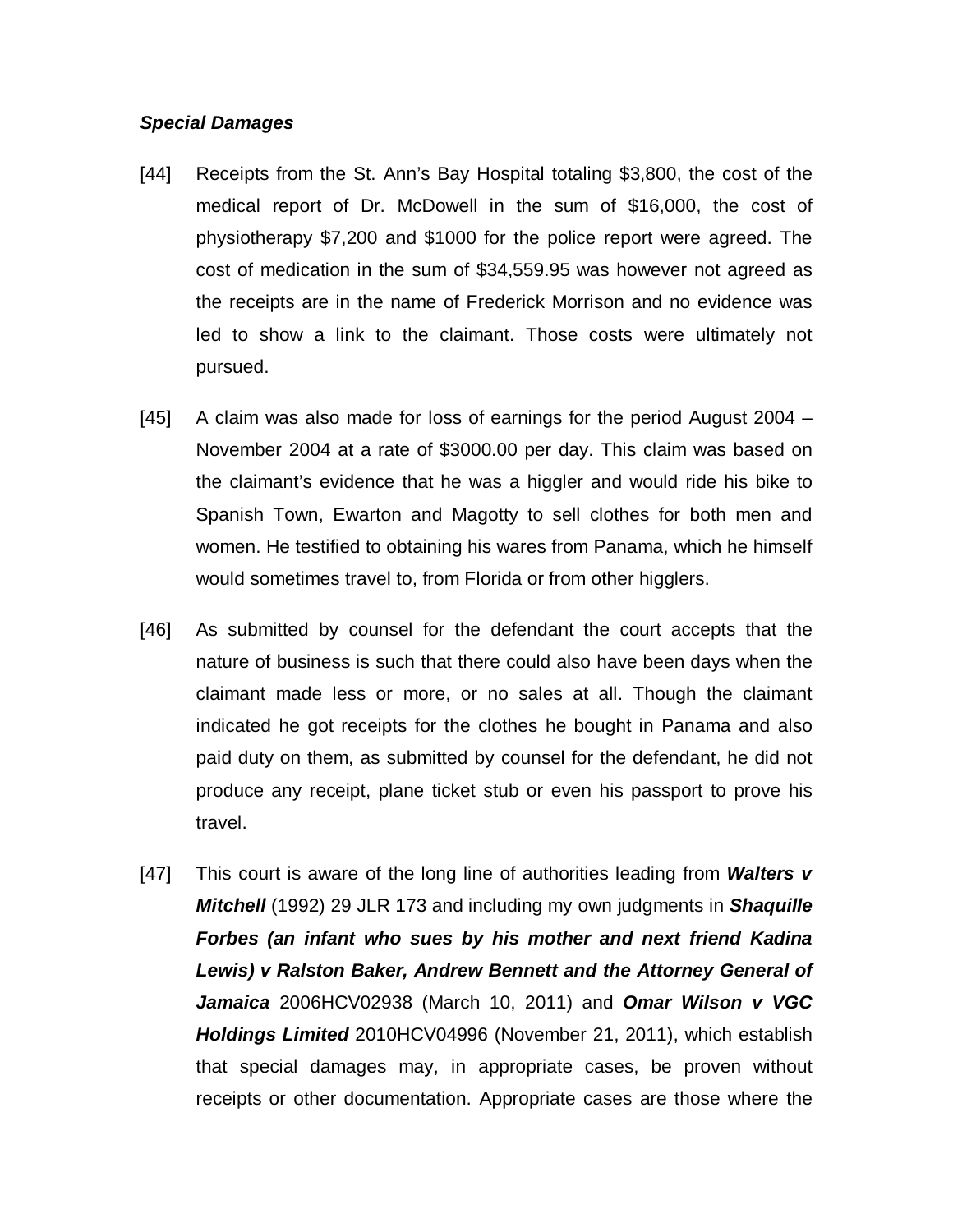nature of the trade or business in which the claimant is involved, or the service that the claimant has accessed is such, that documentary proof of the income or expenditure associated with the practice of the trade or business, or the utilisation of the service is not usually provided. This is however not an appropriate case to apply that principle. As pointed out by counsel for the defendant, some documentation should have been available to support aspects of the claimant's claim. None was however provided. Further, I accept the submission of counsel for the defendant, that the claimant would have had a duty to mitigate his damage and there was no evidence that he could not have stayed in his hometown and sold goods, or otherwise engaged someone to sell them on his behalf. Accordingly I will make no award under this head.

[48] The award for special damages is therefore \$28,000 less 30% = **\$19,600.**

#### *General Damages*

[49] Counsel for the claimant relied on the case of *Isiah Marriott v D & K Farms Ltd. & Evan Phipps* C.L. 1990 M 278 Harrisons' Revised Casenote No. 2 page 382. In that case the plaintiff, a farmer and plumber, was involved in a motor vehicle accident in which he suffered fractures and dislocation of the bones of the right foot and toes; laceration of the right foot; haematoma and abrasions to the right elbow which developed into partial wrist drop. He was hospitalized and had surgery which involved open reduction and internal fixation of the fracture dislocations. He was given physiotherapy and a brace for the partial wrist drop. He was assessed as having a 10% permanent partial disability of the right foot with arthritic changes. He was awarded \$120,000 for pain and suffering and loss of amenities which updates to \$2,750,000. (October 2013). Counsel for the claimant suggested in her submissions that the instant case was more serious than *Isiah Marriott* and proposed an award of \$3.5M which would update to approximately \$4M (October 2013).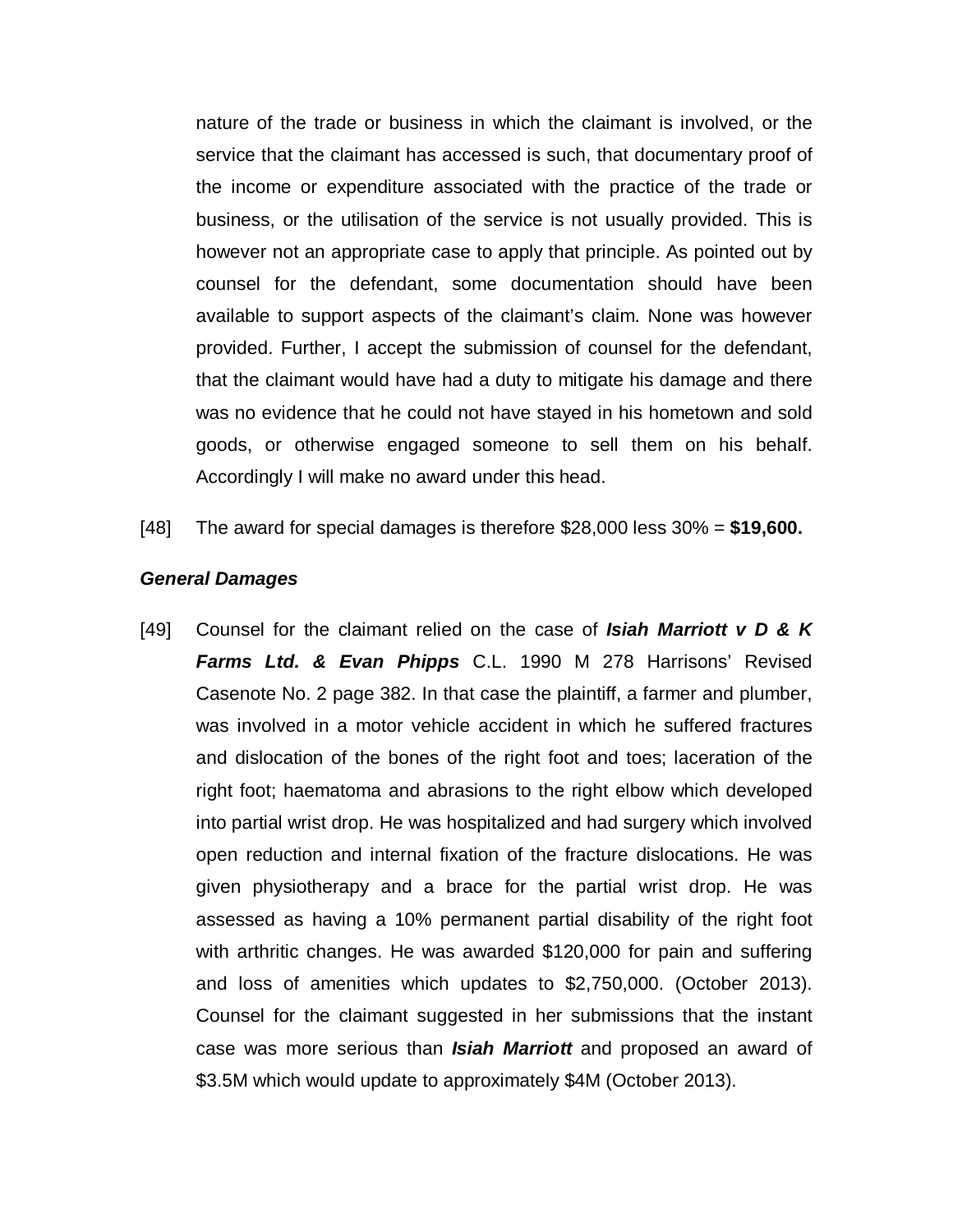- [50] Counsel for the defendants relied on three cases. *Errol Finn v Herbert Nagimesi and Percival Powell* C.L.1991 F 117 reported at page 66 of Ursula Khan's Recent Personal Injury Awards made in the Supreme Court (hereafter Khan's) Volume 4; *Annette Christie v Nuitrition Products Limited & The Attorney General* C.L.1990 C 249 Khan's Vol. 5 p. 106 and *Joslyn James v Precast Concrete Limited* C.L. 1996 J 040 Khan's Vol. 4 p. 111.
- [51] In *Errol Finn* the 27 year old plaintiff suffered a compound fracture of the 5<sup>th</sup> metatarsal of the left foot and accompanying wound. At hospital his wound was stitched and his lower leg placed in a cast. He was given outpatient treatment thereafter. He was totally disabled for 26 days, then had 30% disability of his extremity for one (1) month, then 10% for a further month, with no final disability. In May 1994 the plaintiff was awarded general damages of \$64, 365.00 which updates to \$524,660 (October 2013).
- [52] *Annette Christie* was a 36 year old plaintiff who slipped on a wet factory floor and was rendered unconscious. She also suffered a fractured left wrist, with X-Rays revealing a mis-aligned fracture of the distal  $1/4<sup>th</sup>$  of the left radius with backward angulation and dislocation of the joint between the radius and the wrist. Surgical intervention led to plates being inserted. She did subsequent physiotherapy and after three sessions showed marked improvement. Examined almost two years later plaintiff complained of wrist pain. However X-Rays showed fractures well healed and plate in normal position. The plaintiff was diagnosed with carpal tunnel syndrome and surgical removal of the plate was recommended. However this was not done due to the plaintiff's impecuniosity. On final assessment the plaintiff had a 20% whole person disability which could have been reduced to 4% had she done the recommended surgery. As a result of her disability she could not perform manual labour. In March 2001 the plaintiff was awarded \$450,000 which updates to \$1,661,660 (October 2013).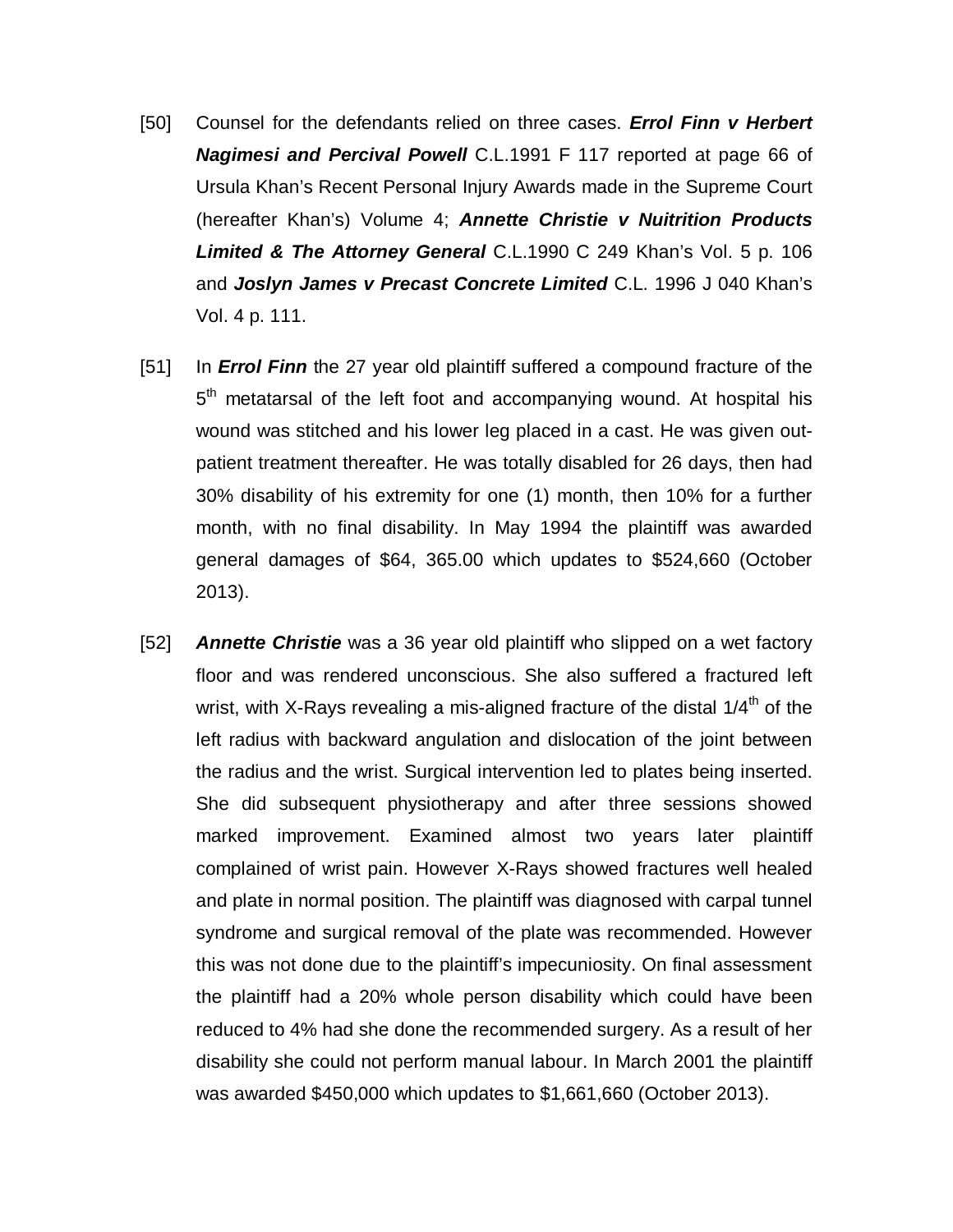- [53] In *Joslyn James* the plaintiff a right handed 19 year old labourer, sustained injuries while cleaning an electrically powered mixer at work. He suffered a displaced fracture of the left humerus with deformity, degloving injury to the palm of the left hand, laceration to the left armpit and neck and abrasions of the back. He was hospitalized for just over two months and attended out-patient clinic fortnightly for two years. He was assessed as having a 17% disability of the whole person and could not lift any heavy weight or work as a labourer any more. The award of \$500,000 made in April 1997 updates to \$2,433,628 (October 2013). Counsel for the defendant submitted that *Errol Finn* was less serious than the instant case while the other two cases he cited were more serious. He proposed an award of \$1.5M which updates to approximately \$1,715,000 (October 2013).
- [54] It should be noted at the outset of my consideration of the cases that in *Isiah Marriott* the defendant was not present nor represented. There would therefore have been no countervailing submissions or authorities to temper those advanced by counsel for the plaintiff. In any event I consider the injuries and resultant disability in the *Isiah Marriott* case more serious than those of the instant claimant.
- [55] I agree with counsel for the defendants that *Errol Finn* is less serious than the instant case. I however find that the range of injuries and the resultant disability in the instant case is greater than that in the *Annette Christie* case, especially when the final opinion as to disability in *Annette Christie* is considered had the recommended surgery been performed. The instant case is however clearly less serious than the *Joslyn James* case. In all the circumstances using the cited cases as a guide and considering what is the appropriate award given the peculiar facts of this case I find the global award for pain and suffering should be \$2,250,000. In light of the finding on liability, the sum to be awarded to the claimant is \$2,250,000 less 30% = **\$1,575,000.**